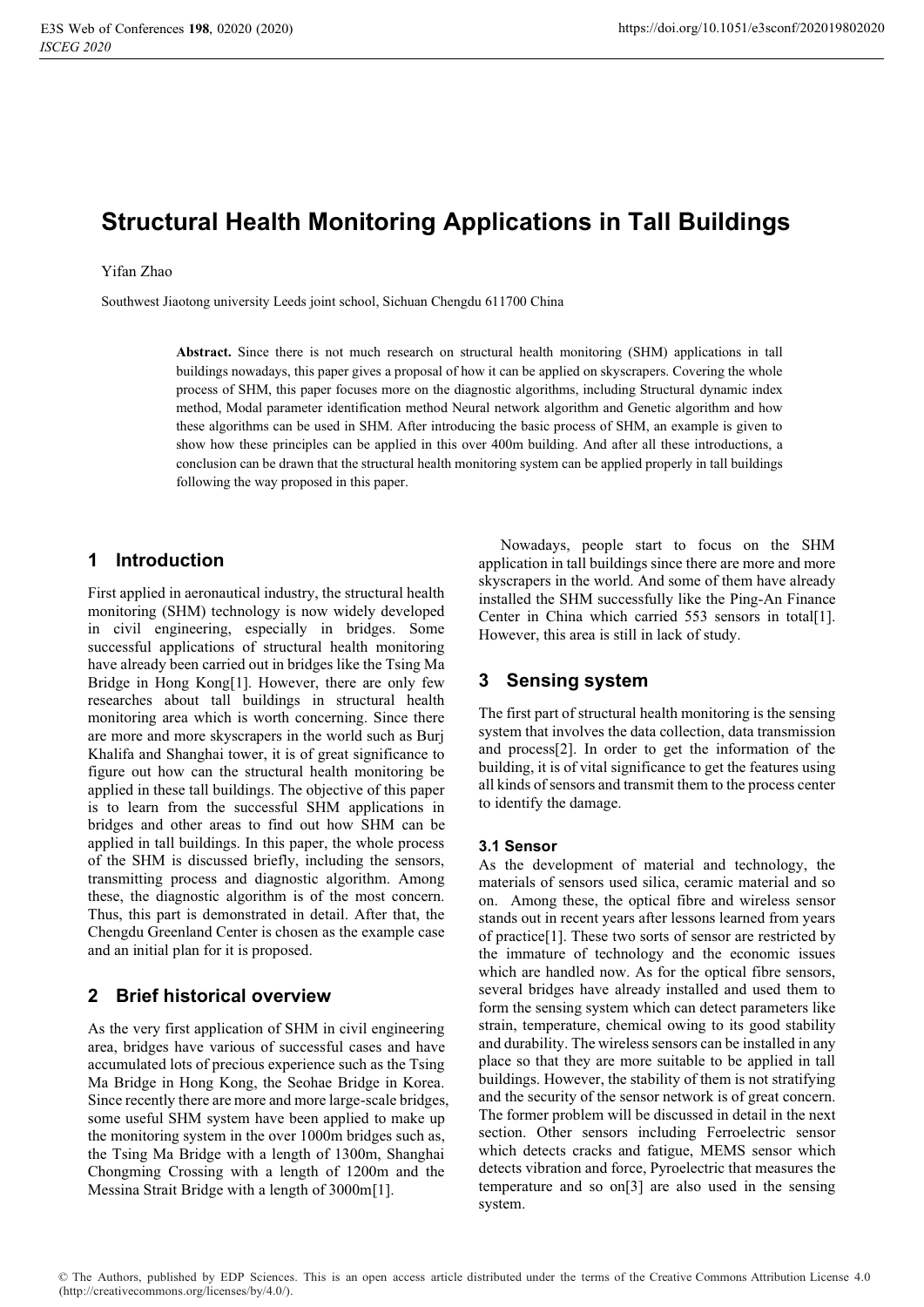### **3.2 Data transmission**

Once the data is collected by the sensors, it is of vital importance to transmit and process the data. However, the wireless sensor lacks stability compared to the traditional sensor where the data may be lost during the transmission. In order to solve this problem, Professor Hui Li proposed a recovery method that is based on compressive sensing theory which process the data using Doubly stochastic matrix before data transmission[4]. By doing that, even the data is lost during the transmission process, they can be recovered afterwards. According to Hui Li and her team's test, this algorithm performs well with a 10% loss of data which is pretty satisfying[2].

## **4 Damage identification**

The identification process can be divided into 2 parts: first is to decide which factors have more influence on the tall buildings and how to detect them. Next is to diagnose damage using the diagnostic algorithms.

### **4.1 Impact factor**

#### *4.1.1 Wind load*

In fact, the wind load is one of the top concerns of tall buildings because of the high wind speed, the long natural period and low structural damping. Thus, the wind load in super-tall buildings needs to be taken into consideration carefully. Take the building as a cantilever, the axil force N, moment M and lateral displacement s can be represented by the high H:

$$
N = WH \propto H \tag{1}
$$

$$
M = \frac{qH^2}{2} \propto H^2 \tag{2}
$$

$$
s = \frac{qH^4}{8EI} \propto H^4 \tag{3}
$$

 $BEI$  (3)<br>Thus, it can be concluded that the tall buildings whose height H are very large should pay more attention on lateral load, especially the wind load.

#### *4.1.2 Structural vibration*

The structure will vibrate under external load and once the load exceeds the boundary that will damage the structure. However, the external load may not lead to notable changes in strain or visible cracks in the building while the structure has been damaged. In order to detect the damage, the natural frequency and mode of the vibration with lower threshold value to load are used. Thus, detecting the vibration of the structure instead of strain and cracks can deduce the load condition more precisely.

## *4.1.3 Temperature & Humidity*

During the data collecting process, the change of environment like temperature and humidity can influence the final results of the data. Hence, it is important to test the environment change at the same time and eliminate these noises by algorithms. Take the temperature for example, it is able to affect the modal frequency by 10% which can influence structural damage detection easily[1]. After collecting enough data of temperature and modal frequency, the effects of environment and structural damage can be distinguished using neural network or support vector machine which will be discussed thoroughly in 4.2.3 neural network.

## **4.2 Diagnostic algorithm**

#### *4.2.1 Structural dynamic index method*

With the help of extreme large number of data, each damage status can correspond to one unique structural dynamic index and that is how this system works. For one specific dynamic feature like the vibration frequency, the correlation between them can be derived directly. However, this will not work when the features become larger and that is true in real situations. Thus, a database should be built for this scenario.

#### *4.2.2 Modal parameter identification method*

Frequency-domin method is to transform the data collected in time-domin to frequencies using Fourier transform and correlate the frequencies to the modal parameter obtained in the database. Derived from the structural dynamic equation, the equation of motion f is as follows:

$$
f = (-\omega^2 M + j\omega C + K)y \tag{4}
$$

And the Frequency response function can be obtained as follows:

$$
H(\omega) = (-\omega^2 M + j\omega C + K)^{-1}
$$
 (5)

where the Harmonic displacement vector  $y = H(\omega) f$ . Assuming harmonic response, the solution can be represented by:

$$
H(\omega) = \sum_{i=1}^{N} \frac{\varphi_i \varphi_i^T}{(\omega_i^2 - \omega^2 + 2j\zeta \omega_i \omega)}
$$
(6)

Solving the frequency response function also depends on the number of Degree of Freedom (DOF). For both single-DOF and multi-DOF problem, the theoretical Frequency response function needs to fit with the measured Frequency response function[5]. The advantage of time-domin method is that it can avoid structural component resonance with external load and the calculation work is much smaller than the time-domin method.

With the development of computer technology, the time-related parameter such as accelerate, velocity can be used directly by time-domin identification algorithm. Typical methods include polyreference complex exponential (PRCE), Ibrahim time domain (ITD), eigensystem realization algorithm (ERA)[6]. The problem is solved by calculating the Impulse response function which is also the inverse Fourier transforms of the Frequency response function: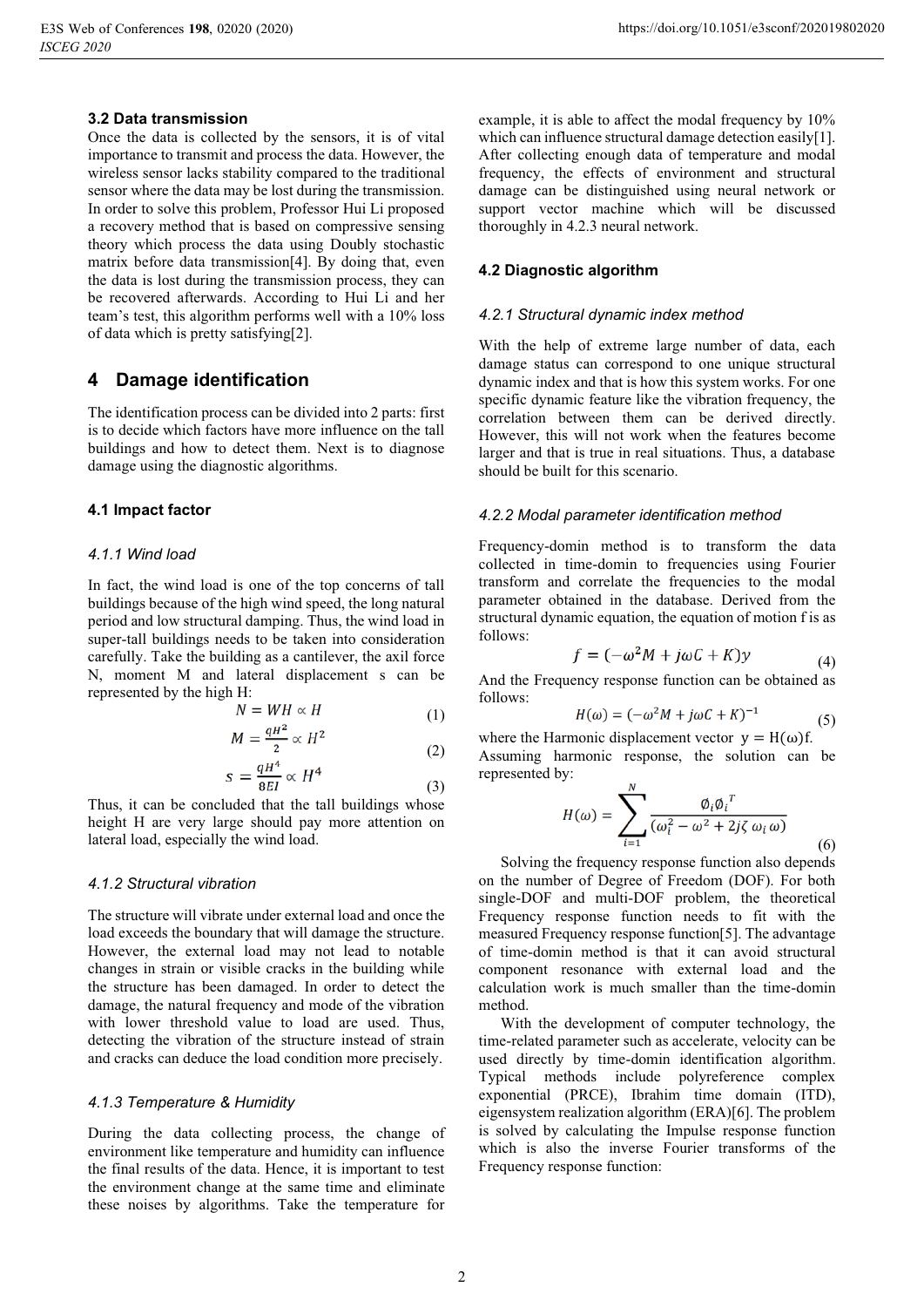$$
f(\omega) = \int_{-\infty}^{\infty} F(t)e^{2\pi it\omega} dt
$$
  
(7)  

$$
F(t) = \int_{-\infty}^{\infty} f(\omega)e^{2\pi it\omega} d\omega
$$
  
(8)

The time-domin method does not involve the transformation of the original data, avoiding the errors and information lost in this process. However, the time-domin method is affected by the noise and computational parameter greatly because of the heavy calculation process.

#### *4.2.3 Neural network algorithm*

In order to classify the damages, the neural network algorithm is widely used since it can solve the complex non-linear relationship problem easily. Typically, the neural network is composed by 3 parts: input layer, hidden layer and output layer[7].



#### **Fig. 1.** Neural network

The values given in input layer x1-xn is multiplied by their weight wj,k to form the input in the hidden layer zn like it is shown in Equation 1-1[8]:

 $z = g(x_1 \times w_{1,1} + x_2 \times w_{1,2} + \cdots x_n \times w_{1,n})$  (9)

In order to determine the weight W in each layer, typically 3 algorithms are used in SHM area, including Back propagation, Radial basis function and Selforganizing neural network. The neural network algorithm has a strong generalization ability that can perform well in the untrained sample. Thus, noise-identification problems mentioned in 4.1.3 can use neural network algorithm to distinguish two features.

For instance, a number of frequency data  $(x_1, x_2, ...)$  $x_3$  ......  $x_n$ ) can be put into the input layer first after a series of operations such as normalization and regularization. Then these data transmitted to the hidden layer are multiplied by the weight  $w_{j,k}$  as shown in equation (4-4). Typically, 2 or 3 hidden layers are used and the original data then can be classified into two categories  $(O_1, O_2)$ : frequencies introduced by the change of environment and frequencies caused by structural damage.

#### *4.2.4 Genetic algorithm*

Genetic algorithm is a random search method, which simulates the natural evolution. By imitating the process of variation of genes, this algorithm can find the optimal solution quickly. Take a simple genetic algorithm for example: There are n species Sn at first representing n kinds of possible solutions. And each species has a fitness value fn which is calculated by a number of evaluation equations that related to the noise-resistance, detection sensitivity and so on. The rank of fitness is represented by  $\mu_n$  where the highest fitness has the value of 1.

Like the theory of evaluation, the higher the fitness is, the more possible it will survive. First is to calculate the possibility of each specie by:

$$
P(S_n) = a(1-a)^{\mu_n - 1}
$$
 (10)

where  $a \in (0,1)$ . According to this possibility, the species are selected n times until forming a new group of specie.

Given the new group of species, they are paired to exchange one piece of information to each other which locates on the same position of each specie. This exchanged information is just like the homologous chromosomes synapsis that produces numerous new species. By doing the crossover, the search ability of this algorithm is increased greatly.

At first, the mutation possibility Pm needs to be allocated to each specie. And according to Pm, part of Sn is selected and mutate to change the original specie. Typical mutation methods include Simple Mutation, Uniform Mutation and Boundary Mutation.

After carrying out these 3 steps, the fitness fn of the specie can reach up to a threshold value, indicating an optimal solution and that is when the algorithm stops.

The property of its quick searching shows its ability can be used to determine the weight parameter mentioned in 4.2.3 Neural network algorithm. The gradient decent method used in neural network algorithm depends highly on the choose of weight. If the weight is inappropriate, the gradient decent may converge slowly or even diverge. Nevertheless, genetic algorithm can help finding the best weight of the layer, accelerating the speed of converge and therefore optimise the algorithm.

## **5 Example analysis**

#### **5.1 Brief introduction**

There is a skyscraper under construction in Chengdu, China, called Chengdu Greenland Center which is going to be the  $4<sup>th</sup>$  highest building in China and  $7<sup>th</sup>$  in the world with a total height of 468m. It has a floor area of over 220000 m2 in total and 101 storeys[9]. For a skyscraper like this, the detections by man can cost a large amount of money so the Chengdu Greenland Center is certainly in need of the help of SHM system to monitor its condition.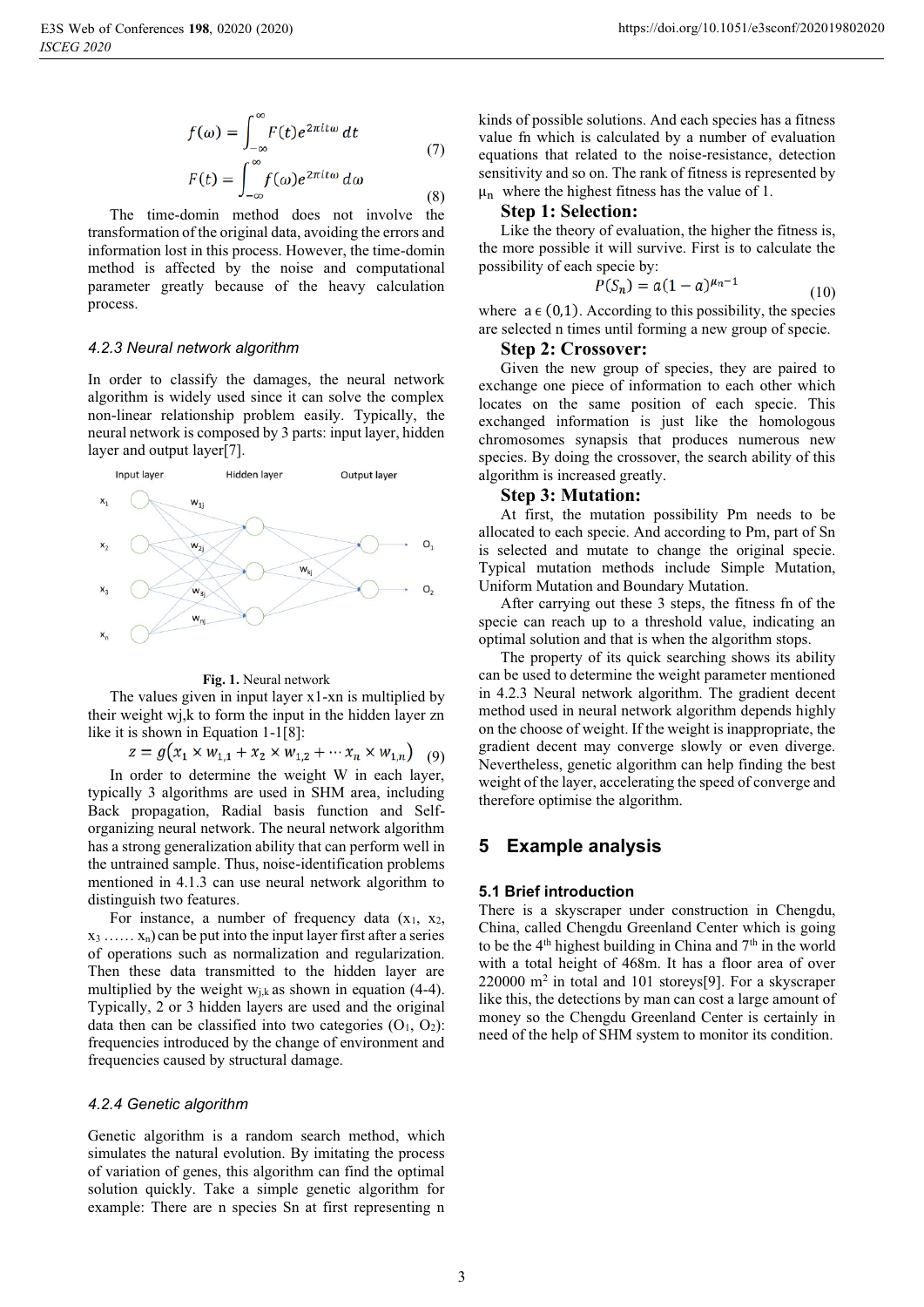

**Fig. 2.** Sketch of the Chengdu Greenland Center

## **5.2 Initial plan for this building**

#### *5.2.1 Sensing system*

Since this building has a height of 468m, some traditional sensors like lacer has a poor accuracy during this circumstance. Take lacer for example, it is more likely to be interfered in the up air. Hence, the optical fibre sensors with great accuracy and stability should be widely deployed in this new building to undertake the job such as strain and temperature measurement. Also, as a super-tall building, the anemometers are necessary to detect the wind load, which is the dominant load for this building. As the core of this structure, the Core-Tube takes up the responsibility to resist horizontal forces such as wind load. Thus, the sensors are deployed along the core-tube to detect its condition.

### *5.2.2. Damage identification*

In order to determine whether the building is damaged, the structural dynamic index method is used based on the enormous database. In this initial plan, a simple proposal for identification process should be noise-elimination and solving the frequency response function problem.

As it is mentioned above, the interference of environment could be a huge problem in damage identification. Thus, the neural network algorithm with at least 1~2 hidden layers should be used to distinguish the vibrations from structural damage and the environment

changes. Also, in order to have a quicker converge speed, the genetic algorithm can be carried out to set an appropriate initial weight matrix.

After eliminating the noises by neural network algorithm, the data like natural frequency  $\omega$  are used to establish the Frequency response function. The algorithm is able to determine if this building is damaged after solving the frequency response function.

The whole process can be illustrated as the flow chart below:



**Fig. 3.** Structural health monitoring process

# **6 Conclusion**

The study of structural health monitoring in tall buildings is still lack of focus and further attention should be paid in this area. And the basic idea proposed in this paper is learned from the successful applications in bridges. A brief description of how these can be applied has been shown in Chengdu Greenland Center: The data like natural frequency are collected using optical fire sensors deployed along the core-tube. And neural network algorithm is used to eliminate the noise of the environment. Then the condition can be diagnosed by solving the frequency response function or impulse response function. However, owing to the lack of database, some examples are not demonstrated in a numerical way which can be improved in the future as the improvement of database in SHM of tall buildings. In conclusion, the SHM can be applied in tall buildings to diagnose the damages as it is introduced above.

Despite the quick development of structural health monitoring in skyscrapers, there are still lots of drawbacks of this application. First of all, the identification algorithms require a large amount of test results to form the database. And because of the short development time of SHM, this database is not adequate to support all kinds of tall buildings. Another huge challenge is that the natural frequency may not change noticeably owing to the small damages. This can be handled using more accurate sensors and some amplified algorithms.

## **Acknowledgment**

First and foremost, I would like to show my deepest gratitude to my supervisor, Professor Oral Buyukozturk for his dedicated help. Without his perspective instruction and enlightening suggestions, I would not finish this paper. And I want to extend my thanks to Mr. Jiabin Chen for his help, who provided a lot of useful information and advice for me.